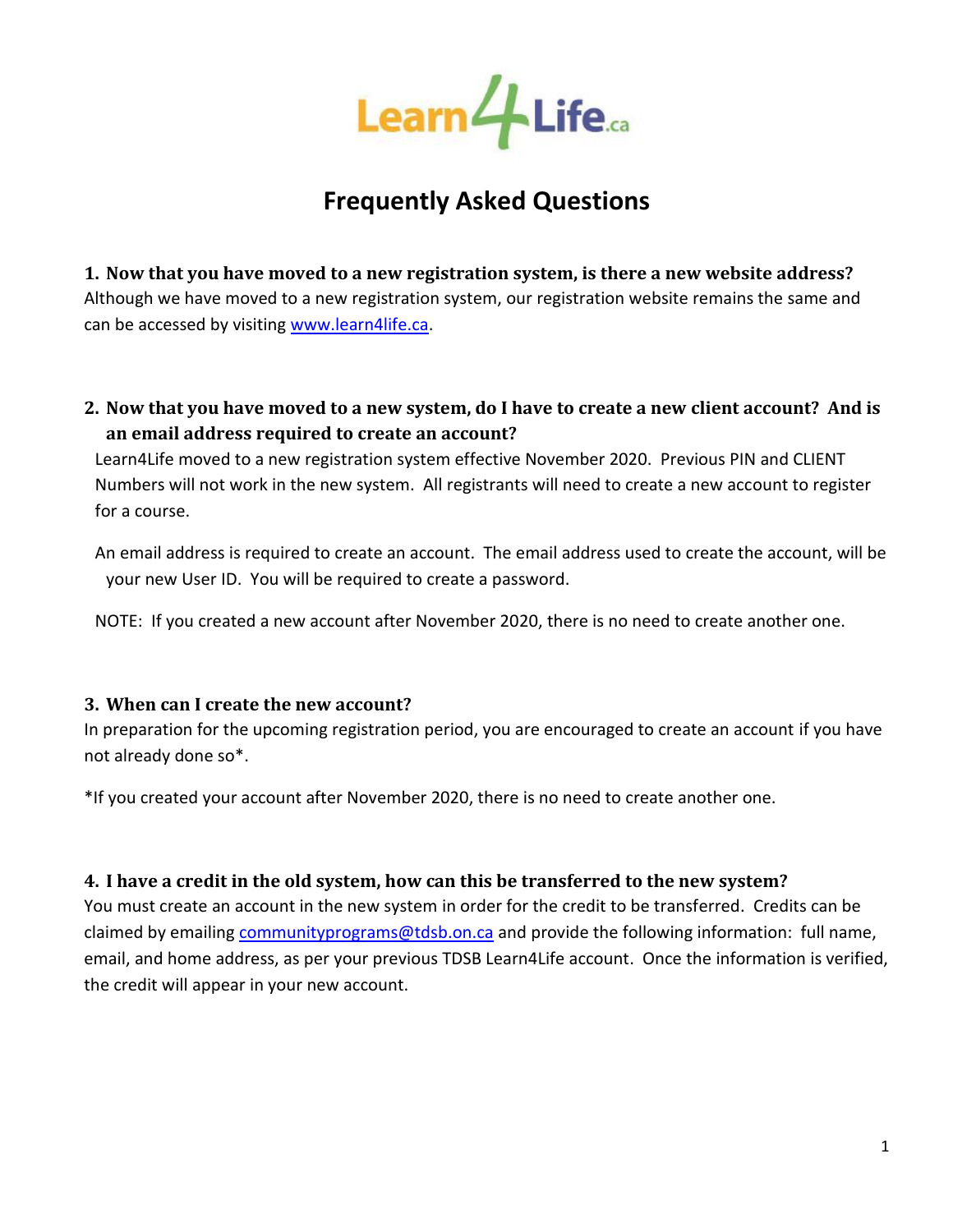## **5. How can I register for an online Learn4Life course?**

Only online registration is available at this time, and where special considerations must be made, via email. There is no registration via mail, telephone, or fax. Once registration opens, please visit the website at [www.learn4life.ca](http://www.learn4life.ca/) and use your VISA or MasterCard to pay. Note, the payment system will not accept VISA Debit or MasterCard Debit at this time.

# **6. I am not a senior but I would like to register for a Seniors' Daytime course. How do I register?**

Seniors' Daytime courses are for seniors 65+, however, some courses allow a limited number of nonseniors to register in the class. Please the registration form with payment information and email it to [communityprograms@tdsb.on.ca.](mailto:communityprograms@tdsb.on.ca) An email confirmation of the registration will be sent to you if space is available in the class.

#### **7. I registered for a course; will I receive confirmation and/or a receipt?**

If you have successfully registered for a course, you will receive an email from "**[no-reply@ebasefm.com](mailto:no-reply@ebasefm.com)**" with your registration receipt. Please check your junk mail folder if you have not received the email.

## **8. What type of Government Assistance is eligible to access the subsidized rate? And what type of documents do I need to provide?**

The following Government Assistance Programs are eligible: Ontario Works (OW), Ontario Disability Support Program (ODSP), Canada Pension Plan Disability Benefits (CPP Disability), Old Age Security (OAS), Guaranteed Income Supplement (GIS), and Guaranteed Annual Income System (GAINS).

Documentation required (All documents must include your name, address, and statement date):

- Current monthly statement or letter from the Social Assistance Office: OW and ODSP recipients.
- Annual statements: CPP Disability, OAS, GIS, and GAINS recipients.

# **9. If I am registering as a subsidy learner, do I need to provide my eligible documents each time I register?**

Eligible social assistance documents are required to qualify for the subsidy rate. A current copy must be submitted with the application form to support this request. Some documents may be required to be submitted every term. This reduced rate applies to course fees only and is limited to one course per term. Material fees, if applicable, are extra.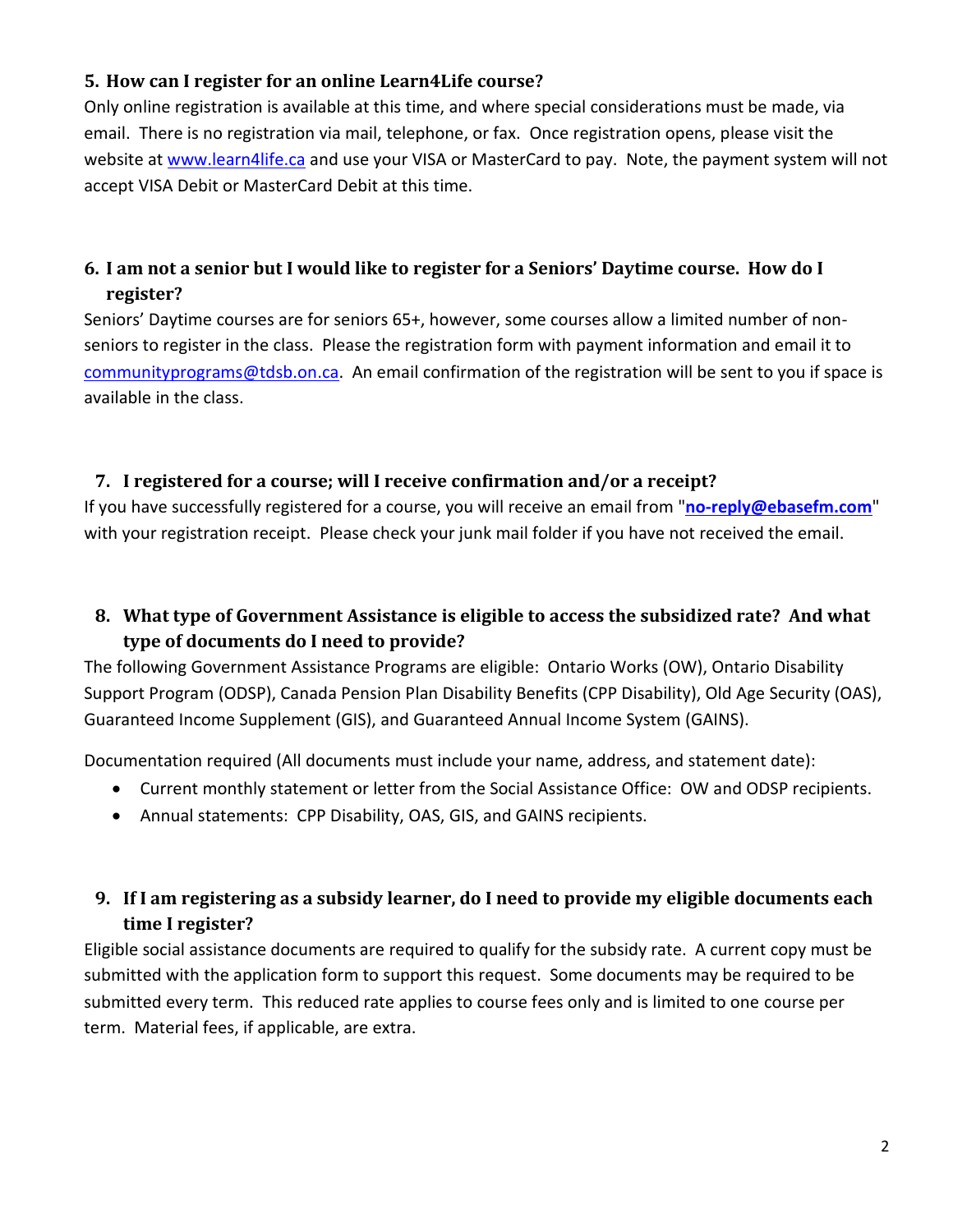## **10.I am eligible to register using the subsidized rate, how come I cannot register online?**

Learners accessing the subsidized rate will be required to provide supporting documentation, as per usual practice, to register for a course. Your eligibility to register for a subsidized course must first be verified before we are able to register you. Please email a current copy of your eligible social assistance document, along with the completed registration form and payment information to [communityprograms@tdsb.on.ca,](mailto:communityprograms@tdsb.on.ca) and one of our agents will be happy to register you into the course of your choice. Material fees, if applicable, are extra.

## **11.As a subsidized learner can I register online and then get a refund for the difference after I provide my documents?**

No, supporting documentation must be received at the time of registration to be eligible for the subsidized rate.

## **12.If a dependent of Ontario Works recipients would like to register and access the subsidy rate, how do they register?**

Recent changes may affect how dependents of Ontario Works recipients confirm their eligibility for the subsidized rate. Dependents over the age of 18 who would like to register for a course must be listed on your Drug Benefit Eligibility Card. If you do not have this card, a letter from the Social Assistance Office confirming the dependent will be required to register for a subsidy course plus material fees.

#### **13.How much is the subsidized rate?**

The current subsidized rate is \$11.50. This reduced rate applies to course fees only and is limited to one course per term. Material fees are extra and will be added to the registration fee of \$11.50. All fees are due at the time of registration.

#### **14. How many courses am I eligible to register for?**

As a subsidized learner, you are eligible to register for one course per term.

#### **15. I am registered for an online course, when am I supposed to get the link for the class?**

NEW!! Online classroom links are now available on the Learn4Life registration site. Once registration and payment has been processed, the online classroom link will be available in the program information window under the Virtual Meeting section.

To access the link for the class you are registered in, log into your TDSB Learn4Life account, the My Programs section lists all classes you are currently registered in. Click the program you want to launch;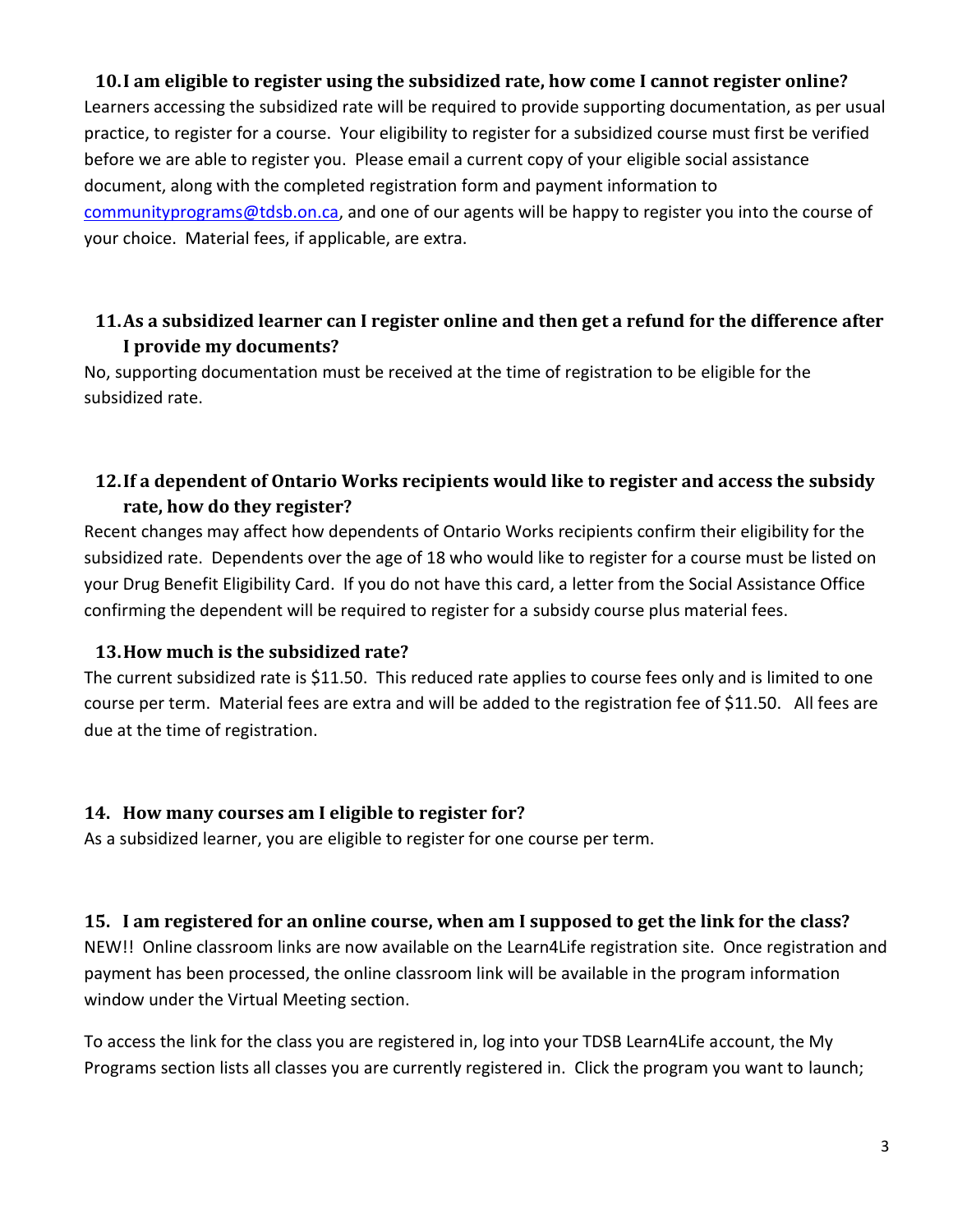the program information window will appear. Simply click the link which will redirect you to the online platform.

The same link will be used for the duration of the class.

# **16. I am a dependent on an account, how do I receive direct email communication from the program?**

Dependents must add an email address on their profile to receive all email communication from Learn4Life.

**Note:** If there are multiple users on an account, the system automatically picks the main account holder's email address on the account. To avoid this, each dependent must add their email address on their profile.

## **17. What online platform will we be using for these online classes?**

There are two online platforms that may be used, ZOOM and Google Meet. Please visit the links below for instructions of how to join an online meeting using one of these platforms.

[Instructions how to join a Zoom meeting](https://www.youtube.com/embed/hIkCmbvAHQQ?rel=0&autoplay=1&cc_load_policy=1)

[Instructions how to join a Google Meet](https://www.youtube.com/watch?v=_ftEhUczkII)

#### **18. Do I need to download any software to access links?**

If you are using a desktop, no software is required to be downloaded when accessing Google Meet or Zoom. If a smartphone or Android will be used, you must download the Google Meet or Zoom app in order to access the class.

## **19. What browser should I use?**

Although you may be able to access the class using other browsers, the recommended browser to use for both Google Meet and Zoom is Google Chrome.

## **20. Do I need a passcode to join a class?**

If the online platform used is Google Meet, a passcode will not be needed.

If the online platform used is Zoom, a passcode may be required. Every attempt will be made to ensure a passcode is required, however, if one is required, please email us at [communityprograms@tdsb.on.ca.](mailto:communityprograms@tdsb.on.ca)